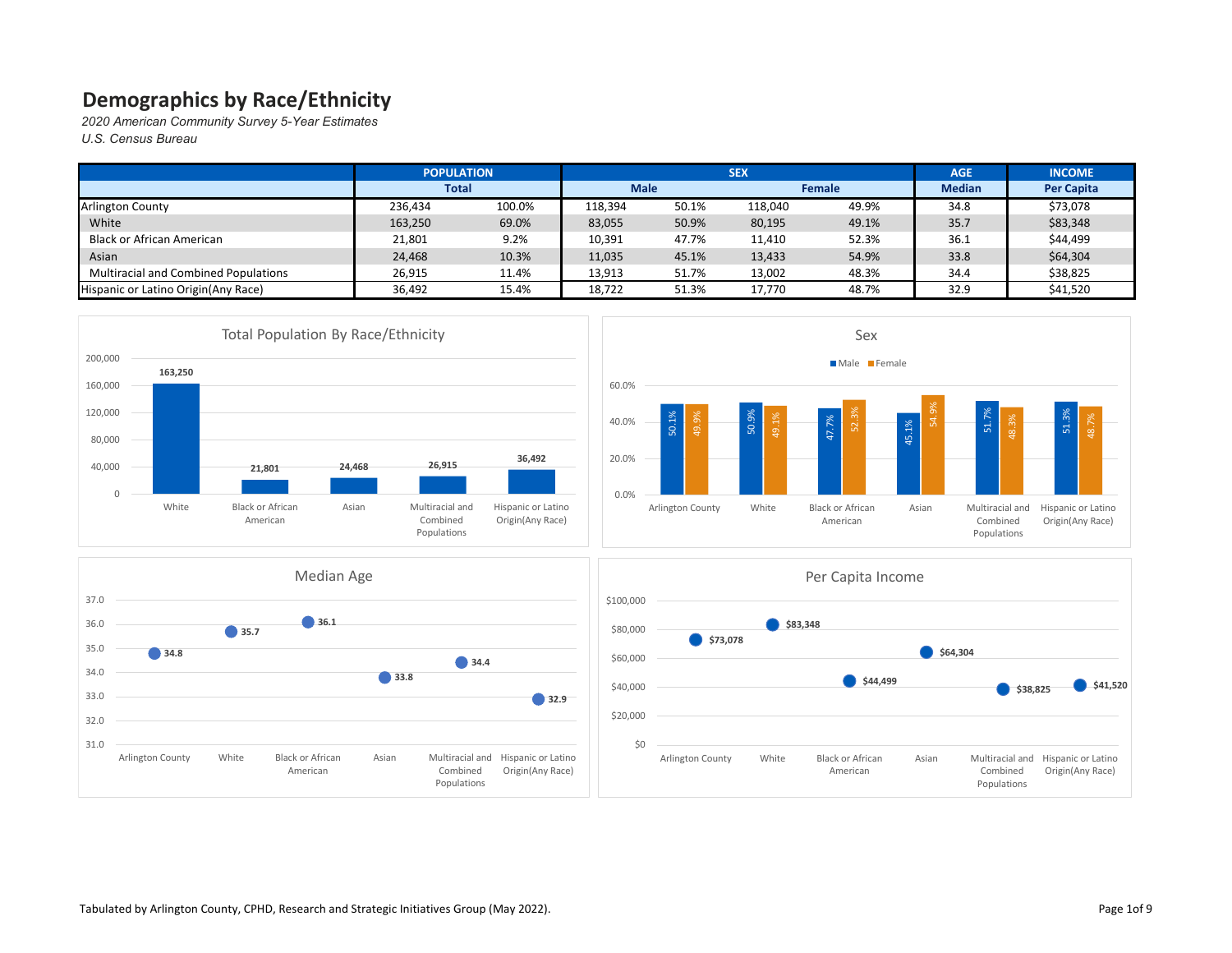|                                             | <b>AGE DISTRIBUTION</b> |                           |        |       |          |      |          |       |          |       |             |       |
|---------------------------------------------|-------------------------|---------------------------|--------|-------|----------|------|----------|-------|----------|-------|-------------|-------|
|                                             |                         | <b>Under 5</b><br>5 to 17 |        |       | 18 to 24 |      | 25 to 44 |       | 45 to 64 |       | 65 and Over |       |
| <b>Arlington County</b>                     | 13,846                  | 5.9%                      | 28,624 | 12.1% | 19,384   | 8.2% | 96,072   | 40.6% | 53,077   | 22.4% | 25,431      | 10.8% |
| White                                       | 8,429                   | 5.2%                      | 18,199 | 11.1% | 12,862   | 7.9% | 66,226   | 40.6% | 38,011   | 23.3% | 19,523      | 12.0% |
| <b>Black or African American</b>            | 1,019                   | 4.7%                      | 3,217  | 14.8% | 1,785    | 8.2% | 8,138    | 37.3% | 5,429    | 24.9% | 2,213       | 10.2% |
| Asian                                       | 1,100                   | 4.5%                      | 2,432  | 9.9%  | 2,381    | 9.7% | 11,835   | 48.4% | 4,333    | 17.7% | 2,387       | 9.8%  |
| <b>Multiracial and Combined Populations</b> | 3,298                   | 12.3%                     | 4,776  | 17.7% | 2,356    | 8.8% | 9,873    | 36.7% | 5,304    | 19.7% | 1,308       | 4.9%  |
| Hispanic or Latino Origin (Any Race)        | 2,742                   | 7.5%                      | 5,995  | 16.4% | 3,493    | 9.6% | 13,581   | 37.2% | 8,115    | 22.2% | 2,566       | 7.0%  |

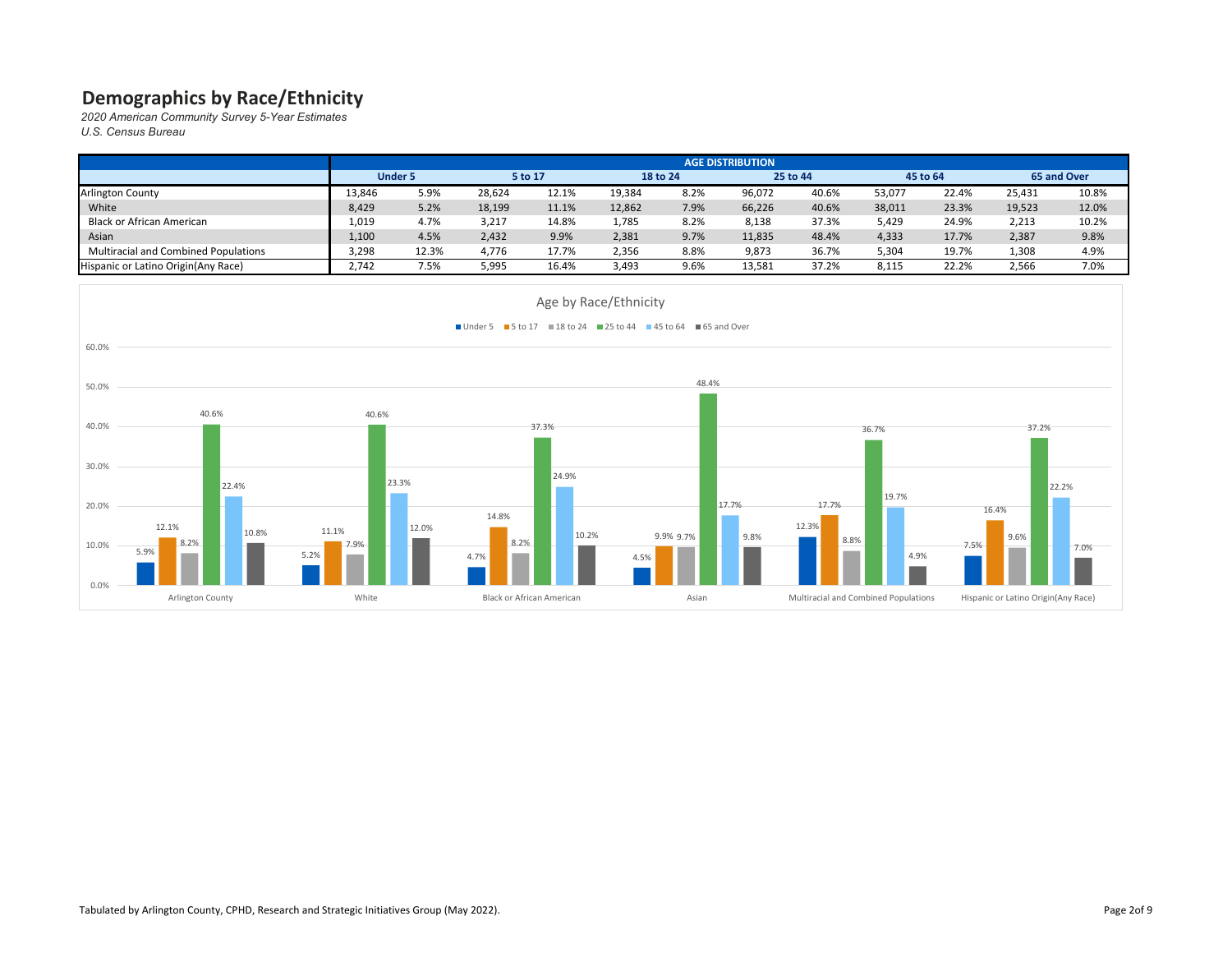*2020 American Community Survey 5-Year Estimates*

*U.S. Census Bureau*

|                                             |               | <b>PLACE OF BIRTH</b> |                     |       | <b>MOBILITY</b>                        |                                     |       |                                         |      |                                              |      |                                       |      |  |
|---------------------------------------------|---------------|-----------------------|---------------------|-------|----------------------------------------|-------------------------------------|-------|-----------------------------------------|------|----------------------------------------------|------|---------------------------------------|------|--|
|                                             | <b>Native</b> |                       | <b>Foreign Born</b> |       | <b>Population 1</b><br><b>Year Ago</b> | <b>Same House</b><br>(Did not move) |       | <b>Moved Within</b><br><b>Arlington</b> |      | <b>Moved To Other</b><br><b>County in VA</b> |      | <b>Moved to</b><br><b>Other State</b> |      |  |
| <b>Arlington County</b>                     | 182,989       | 77.4%                 | 53.445              | 22.6% | 235,670                                | 187,118                             | 79.4% | 16,197                                  | 6.9% | 14,861                                       | 6.3% | 17,494                                | 7.4% |  |
| White                                       | 142,494       | 87.3%                 | 20,756              | 12.7% | 162,582                                | 128,722                             | 79.2% | 12,213                                  | 7.5% | 9,044                                        | 5.6% | 12,603                                | 7.8% |  |
| <b>Black or African American</b>            | 16,134        | 74.0%                 | 5,667               | 26.0% | 22,984                                 | 18,035                              | 78.5% | 1,071                                   | 4.7% | 2,011                                        | 8.7% | 1,867                                 | 8.1% |  |
| Asian                                       | 8,079         | 33.0%                 | 16,389              | 67.0% | 24,252                                 | 18,212                              | 75.1% | 1,703                                   | 7.0% | 2,439                                        | #### | 1,898                                 | 7.8% |  |
| <b>Multiracial and Combined Populations</b> | 16,282        | 60.5%                 | 10,633              | 39.5% | 25,852                                 | 22,149                              | 85.7% | 1,210                                   | 4.7% | 1,367                                        | 5.3% | 1,126                                 | 4.4% |  |
| Hispanic or Latino Origin (Any Race)        | 18,232        | 50.0%                 | 18,260              | 50.0% | 36,171                                 | 30,755                              | 85.0% | 1,880                                   | 5.2% | 1,866                                        | 5.2% | 1,670                                 | 4.6% |  |



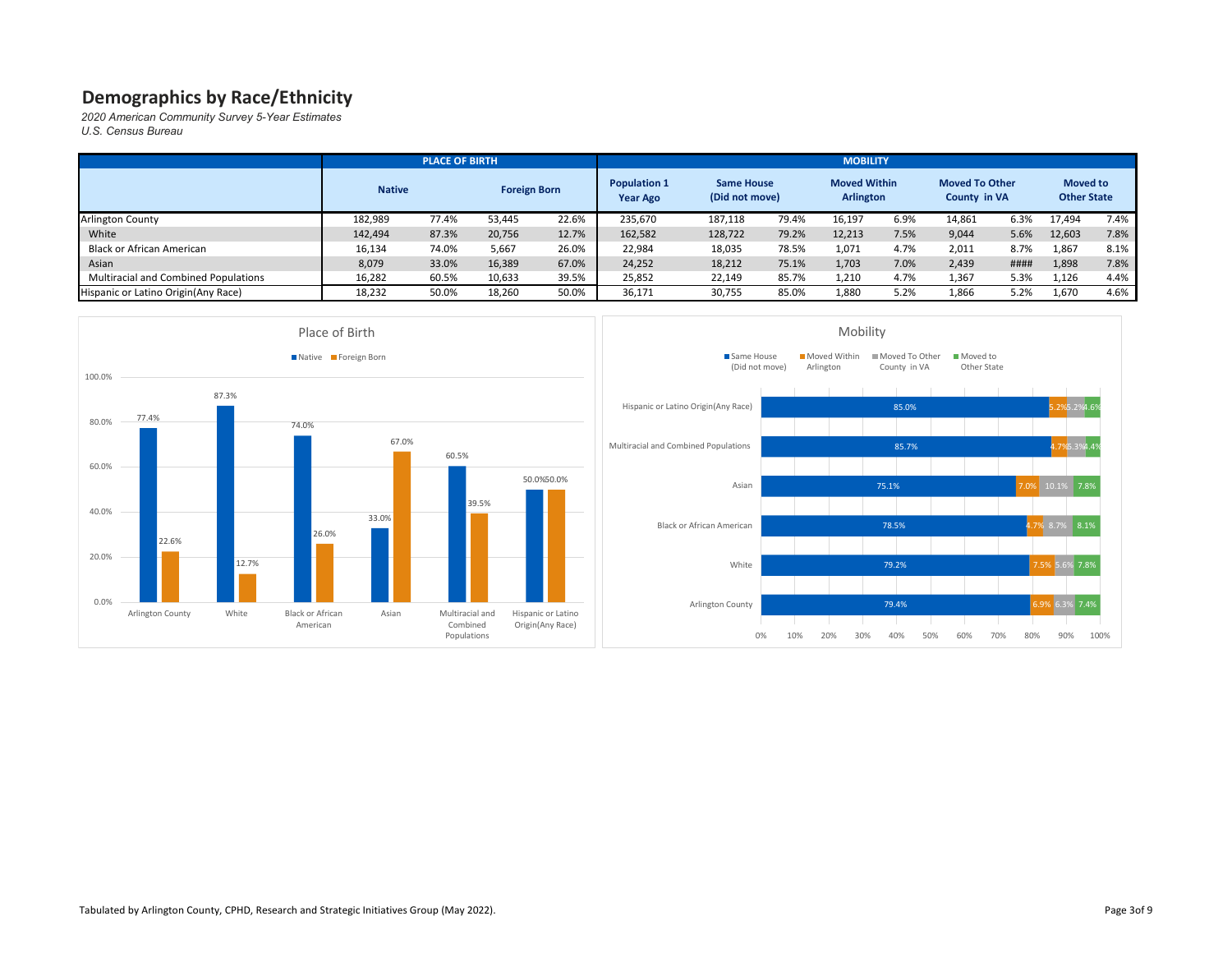*2020 American Community Survey 5-Year Estimates U.S. Census Bureau*

|                                             |                           | <b>DISABILITY</b>                   |       |                                | <b>TECHNOLOGY</b>                       |      |                                       | <b>EDUCATION</b> |                                    |  |  |
|---------------------------------------------|---------------------------|-------------------------------------|-------|--------------------------------|-----------------------------------------|------|---------------------------------------|------------------|------------------------------------|--|--|
|                                             | Non-<br>institutionalized | <b>Persons with</b><br>a Disability |       | Household<br><b>Population</b> | <b>Population without</b><br>a Computer |      | <b>Population Age</b><br>25 and older |                  | <b>Bachelor's Degree or Higher</b> |  |  |
| <b>Arlington County</b>                     | 231,447                   | 13,976                              | 6.0%  | 232,892                        | 6,692                                   | 2.9% | 174,580                               | 132,394          | 75.8%                              |  |  |
| White                                       | 159,604                   | 9,736                               | 6.1%  | 161,173                        | 3,226                                   | 2.0% | 123,760                               | 102,251          | 82.6%                              |  |  |
| <b>Black or African American</b>            | 20,988                    | 2,118                               | 10.1% | 20,830                         | 1,282                                   | 6.2% | 15,780                                | 8,080            | 51.2%                              |  |  |
| Asian                                       | 24,261                    | 1,151                               | 4.7%  | 24,307                         | 560                                     | 2.3% | 18,555                                | 14,389           | 77.5%                              |  |  |
| <b>Multiracial and Combined Populations</b> | 26,594                    | 971                                 | 3.7%  | 26,582                         | 1,624                                   | 6.1% | 16,485                                | 7,674            | 46.6%                              |  |  |
| Hispanic or Latino Origin(Any Race)         | 35,808                    | 1,881                               | 5.3%  | 36,027                         | 2,338                                   | 6.5% | 24,262                                | 10,855           | 44.7%                              |  |  |





75.8%

0.0%

Arlington County



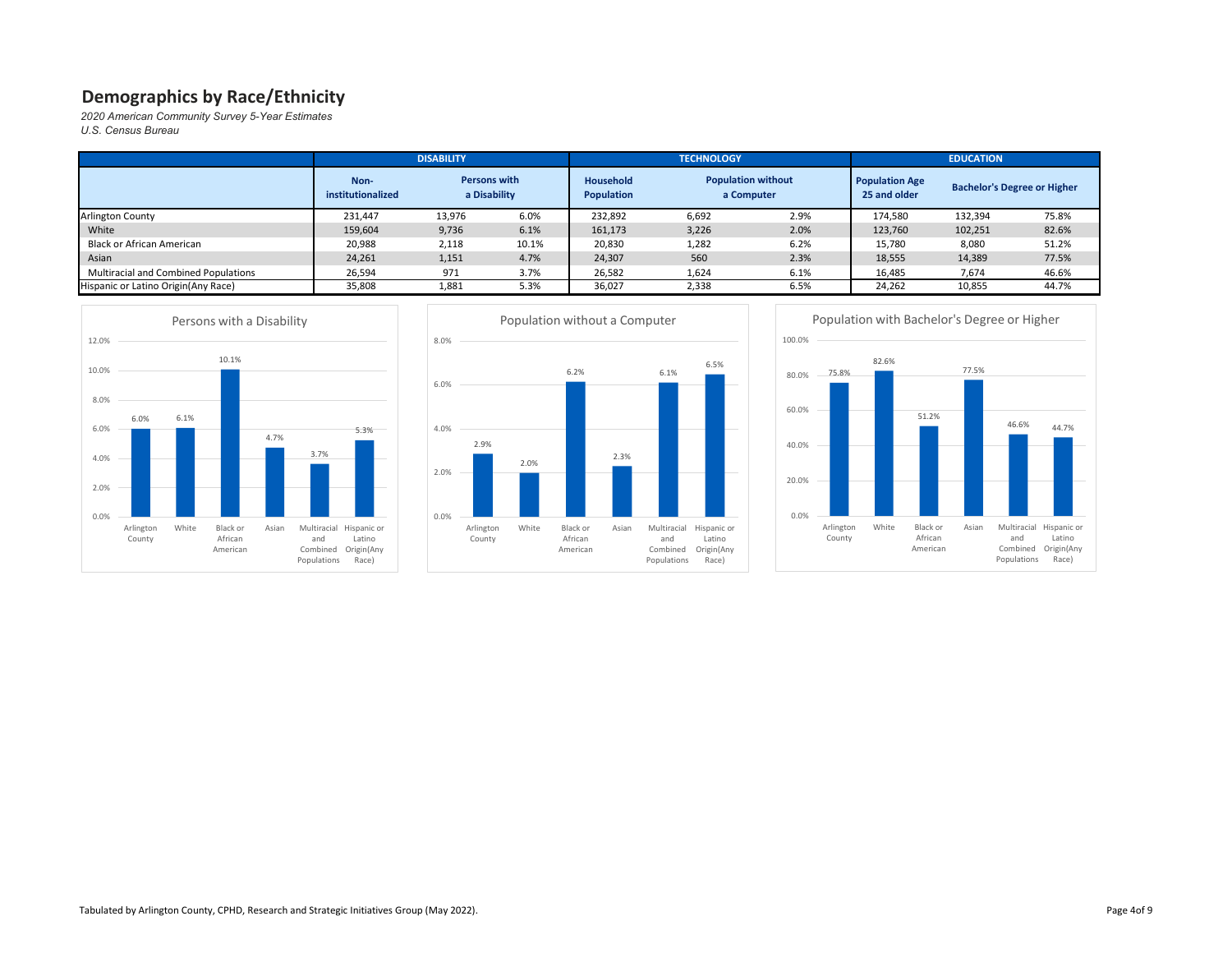|                                      |                                                                  | <b>POVERTY</b>             |       |                                      | <b>LANGUAGE</b>                                           |       | <b>EMPLOYMENT</b>                   |                             |  |
|--------------------------------------|------------------------------------------------------------------|----------------------------|-------|--------------------------------------|-----------------------------------------------------------|-------|-------------------------------------|-----------------------------|--|
|                                      | <b>Persons with</b><br><b>Poverty Level</b><br><b>Determined</b> | <b>Below Poverty Level</b> |       | <b>Population Age</b><br>5 and older | <b>Persons with Limited English</b><br><b>Proficiency</b> |       | <b>Labor Force</b><br>Participation | <b>Unemployment</b><br>Rate |  |
| <b>Arlington County</b>              | 233,182                                                          | 14,952                     | 6.4%  | 222,588                              | 18,480                                                    | 8.3%  | 78.9                                | 2.8                         |  |
| White                                | 161,342                                                          | 6,657                      | 4.1%  | 154,821                              | 7,062                                                     | 4.6%  | 79.7                                | 2.2                         |  |
| Black or African American            | 20,949                                                           | 2,512                      | 12.0% | 20,782                               | 1,234                                                     | 5.9%  | 73.7                                | 4.0                         |  |
| Asian                                | 24,296                                                           | 2,972                      | 12.2% | 23,368                               | 4,748                                                     | 20.3% | 74.7                                | 4.0                         |  |
| Multiracial and Combined Populations | 26,595                                                           | 2,811                      | 10.6% | 23,617                               | 5,436                                                     | 23.0% | 78.7                                | 4.6                         |  |
| Hispanic or Latino Origin (Any Race) | 35,978                                                           | 3,744                      | 10.4% | 33,750                               | 8,548                                                     | 25.3% | 80.2                                | 4.6                         |  |







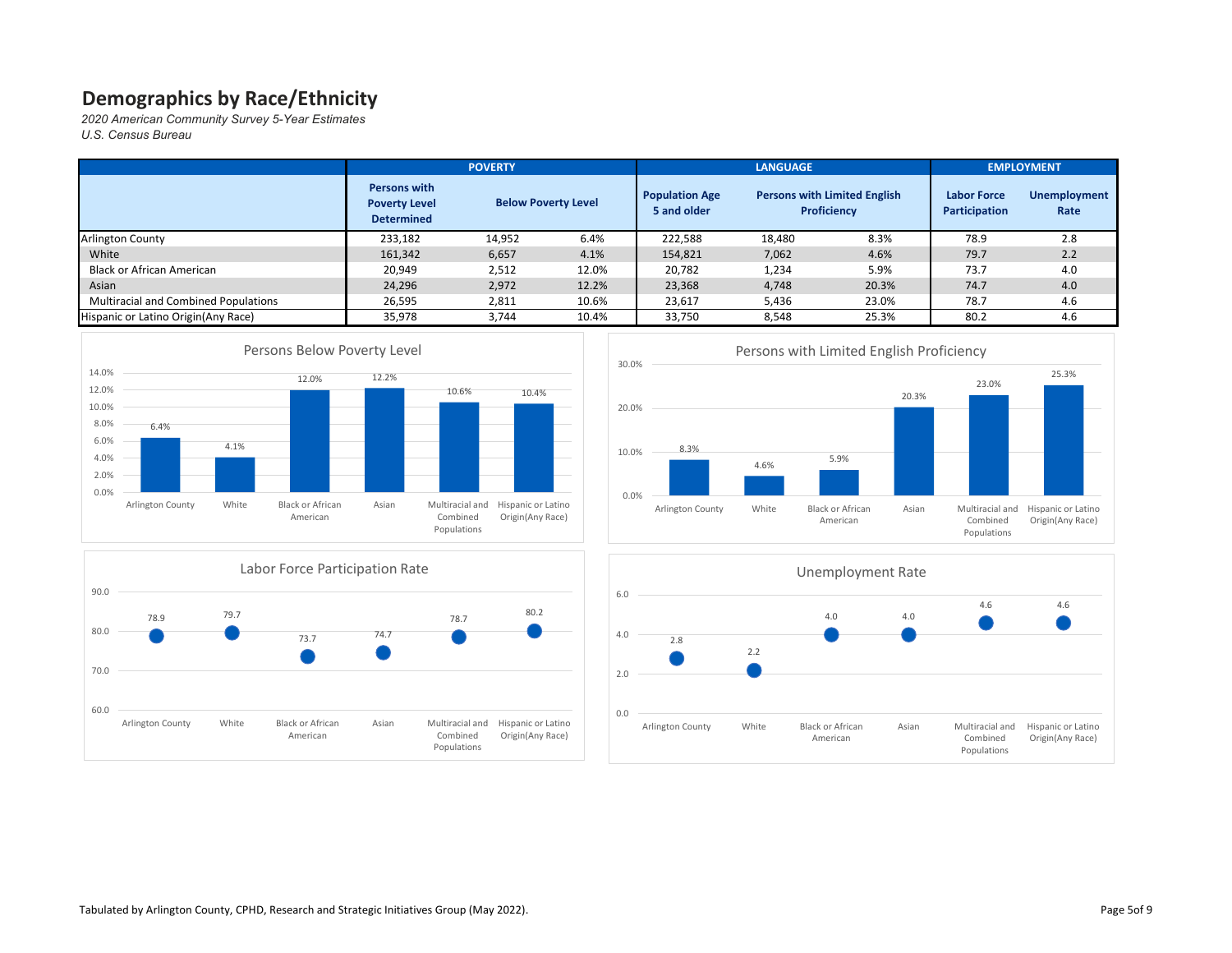*2020 American Community Survey 5-Year Estimates*

*U.S. Census Bureau*

|                                             | <b>MEANS OF TRANSPORTATION TO WORK</b> |        |                    |       |                  |        |                              |        |              |                       |       |
|---------------------------------------------|----------------------------------------|--------|--------------------|-------|------------------|--------|------------------------------|--------|--------------|-----------------------|-------|
|                                             | <b>Population Age</b><br>16 and older  |        | <b>Drove Alone</b> |       | <b>Carpooled</b> |        | <b>Public Transportation</b> |        | <b>Other</b> | <b>Worked At Home</b> |       |
| <b>Arlington County</b>                     | 149,871                                | 70,271 | 46.9%              | 9,692 | 6.5%             | 37,891 | 25.3%                        | 11,803 | 7.9%         | 20,214                | 13.5% |
| White                                       | 107,517                                | 52,244 | 48.6%              | 6,087 | 5.7%             | 26,014 | 24.2%                        | 8,344  | 7.8%         | 14,828                | 13.8% |
| <b>Black or African American</b>            | 12,642                                 | 5,950  | 47.1%              | 692   | 5.5%             | 3,477  | 27.5%                        | 839    | 6.6%         | 1,684                 | 13.3% |
| Asian                                       | 15,075                                 | 5,998  | 39.8%              | 1,151 | 7.6%             | 4,919  | 32.6%                        | 1,105  | 7.3%         | 1,902                 | 12.6% |
| <b>Multiracial and Combined Populations</b> | 14,637                                 | 6,079  | 41.5%              | 1,762 | 12.0%            | 3,481  | 23.8%                        | 1,515  | 10.4%        | 1,800                 | 12.3% |
| Hispanic or Latino Origin (Any Race)        | 21,194                                 | 9,928  | 46.8%              | 2,957 | 14.0%            | 5,082  | 24.0%                        | 1,604  | 7.6%         | 1,623                 | 7.7%  |

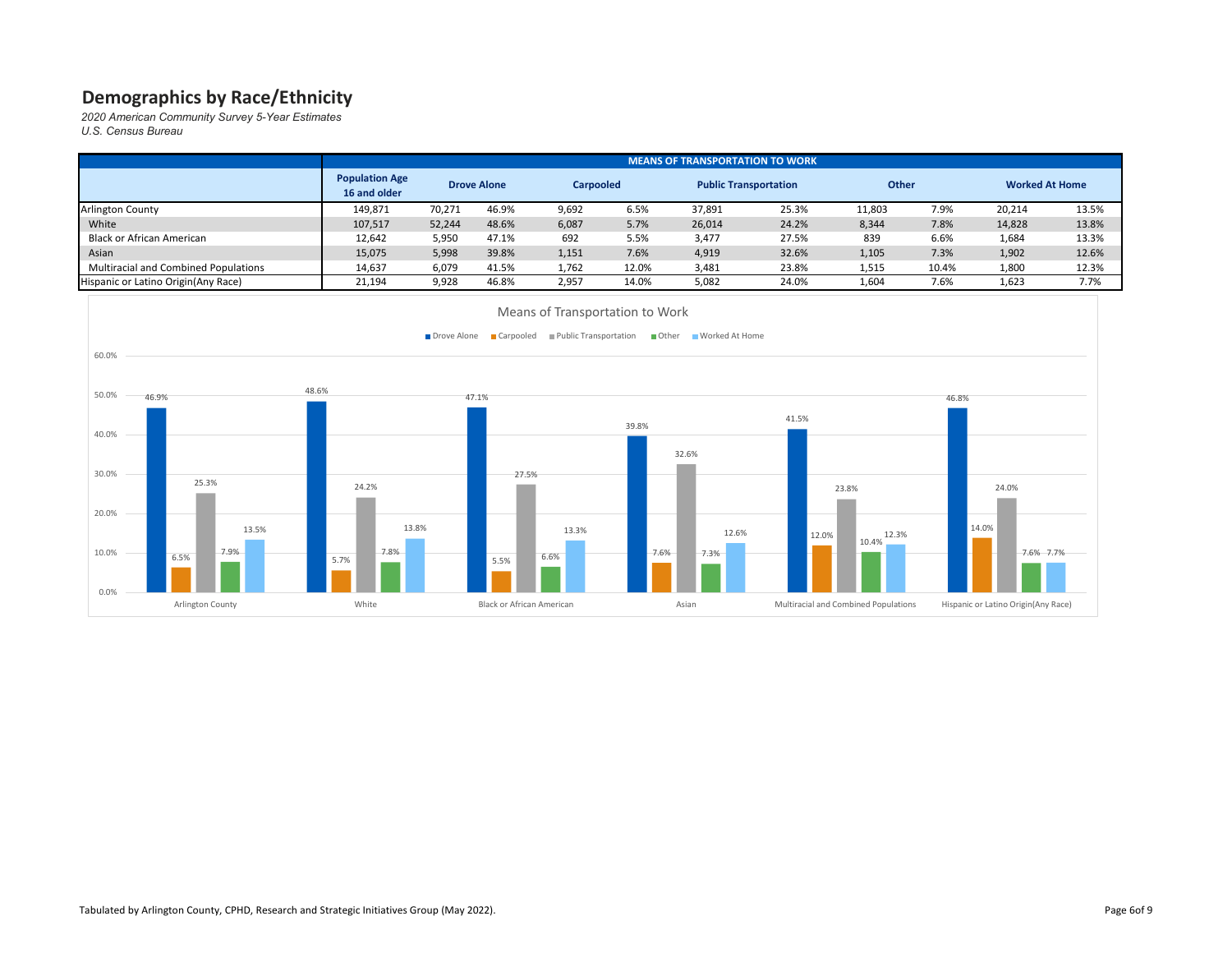|                                             | <b>HOUSEHOLDS</b> |        | <b>HOUSING TYPE</b>           |       |                               |       |                     |       |  |  |  |
|---------------------------------------------|-------------------|--------|-------------------------------|-------|-------------------------------|-------|---------------------|-------|--|--|--|
|                                             | <b>Total</b>      |        | <b>Single Family Detached</b> |       | <b>Single Family Attached</b> |       | <b>Multi Family</b> |       |  |  |  |
| <b>Arlington County</b>                     | 108,604           | 100.0% | 29,379                        | 27.1% | 15,164                        | 14.0% | 63,998              | 58.9% |  |  |  |
| White                                       | 79,008            | 72.7%  | 24,641                        | 31.2% | 10,839                        | 13.7% | 43,465              | 55.0% |  |  |  |
| Black or African American                   | 9,945             | 9.2%   | 1,338                         | 13.5% | 1,533                         | 15.4% | 7,074               | 71.1% |  |  |  |
| Asian                                       | 11,000            | 10.1%  | 1,708                         | 15.5% | 1,173                         | 10.7% | 8,119               | 73.8% |  |  |  |
| <b>Multiracial and Combined Populations</b> | 8,651             | 8.0%   | 1,692                         | 19.6% | 1,619                         | 18.7% | 5,340               | 61.7% |  |  |  |
| Hispanic or Latino Origin (Any Race)        | 12,797            | 11.8%  | 2,423                         | 18.9% | 2,170                         | 17.0% | 8,197               | 64.1% |  |  |  |



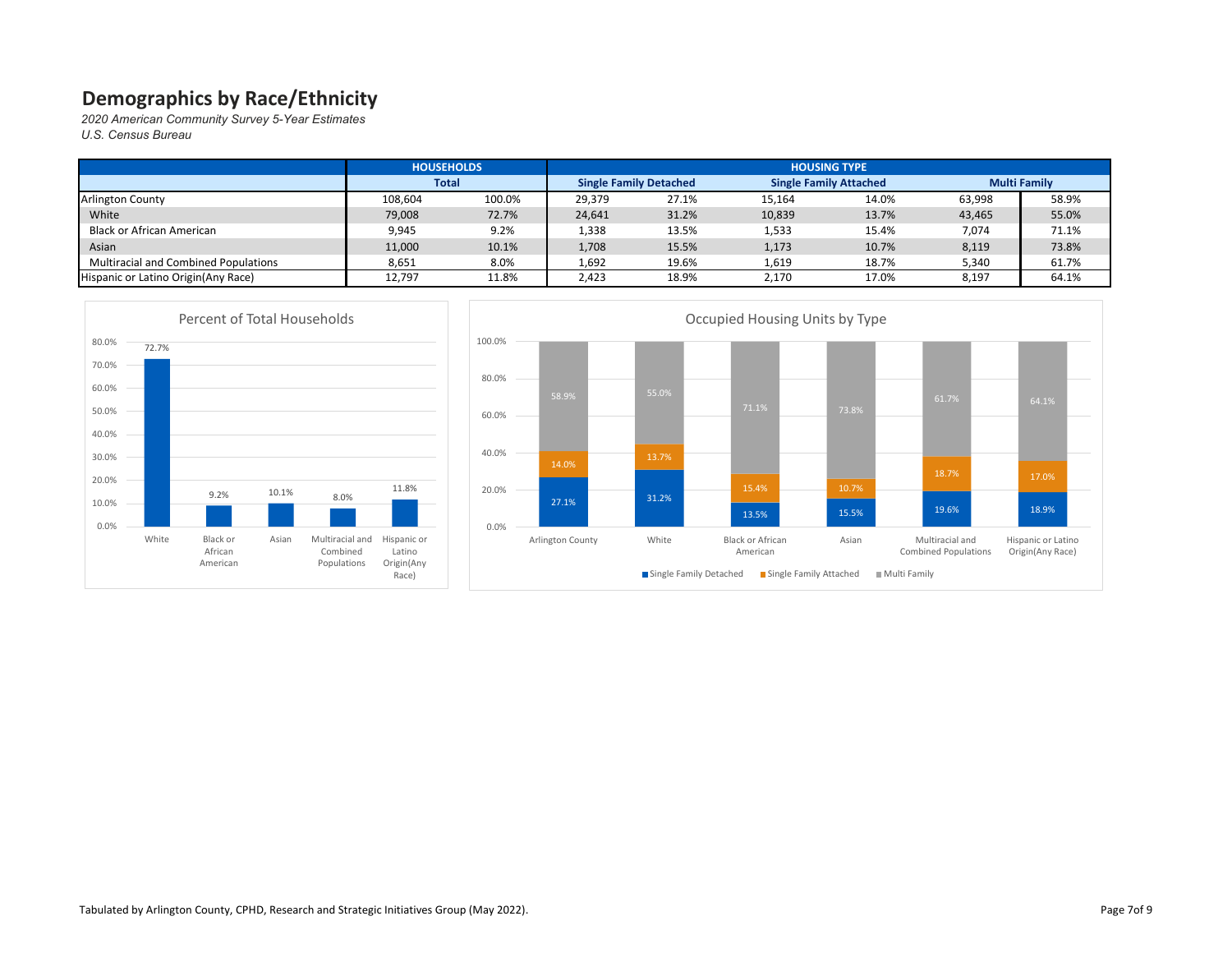|                                             | <b>MEDIAN</b>           |                       |       |                     |       |                       |       |                       |       |        |                |
|---------------------------------------------|-------------------------|-----------------------|-------|---------------------|-------|-----------------------|-------|-----------------------|-------|--------|----------------|
|                                             | <b>HOUSEHOLD INCOME</b> | <b>Under \$50,000</b> |       | \$50,000 - \$99,999 |       | $$100,000 - $149,999$ |       | $$150,000 - $200,000$ |       |        | Over \$200,000 |
| <b>Arlington County</b>                     | \$122,604               | 19,130                | 17.6% | 25.415              | 23.4% | 21,586                | 19.9% | 16.103                | 14.8% | 26,370 | 24.3%          |
| White                                       | \$135,035               | 10,672                | 13.5% | 17,110              | 21.7% | 16,455                | 20.8% | 12,724                | 16.1% | 22,047 | 27.9%          |
| Black or African American                   | \$64,214                | 3,804                 | 38.3% | 2,622               | 26.4% | 1,505                 | 15.1% | 992                   | 10.0% | 1,022  | 10.3%          |
| Asian                                       | \$98,244                | 2,416                 | 22.0% | 3,143               | 28.6% | 2,063                 | 18.8% | 1,347                 | 12.2% | 2,031  | 18.5%          |
| <b>Multiracial and Combined Populations</b> | \$83,956                | 2,238                 | 25.9% | 2,540               | 29.4% | 1,563                 | 18.1% | 1,040                 | 12.0% | 1,270  | 14.7%          |
| Hispanic or Latino Origin(Any Race)         | \$80,295                | 3,787                 | 29.6% | 3,947               | 30.8% | 1,950                 | 15.2% | 1,501                 | 11.7% | 1,612  | 12.6%          |